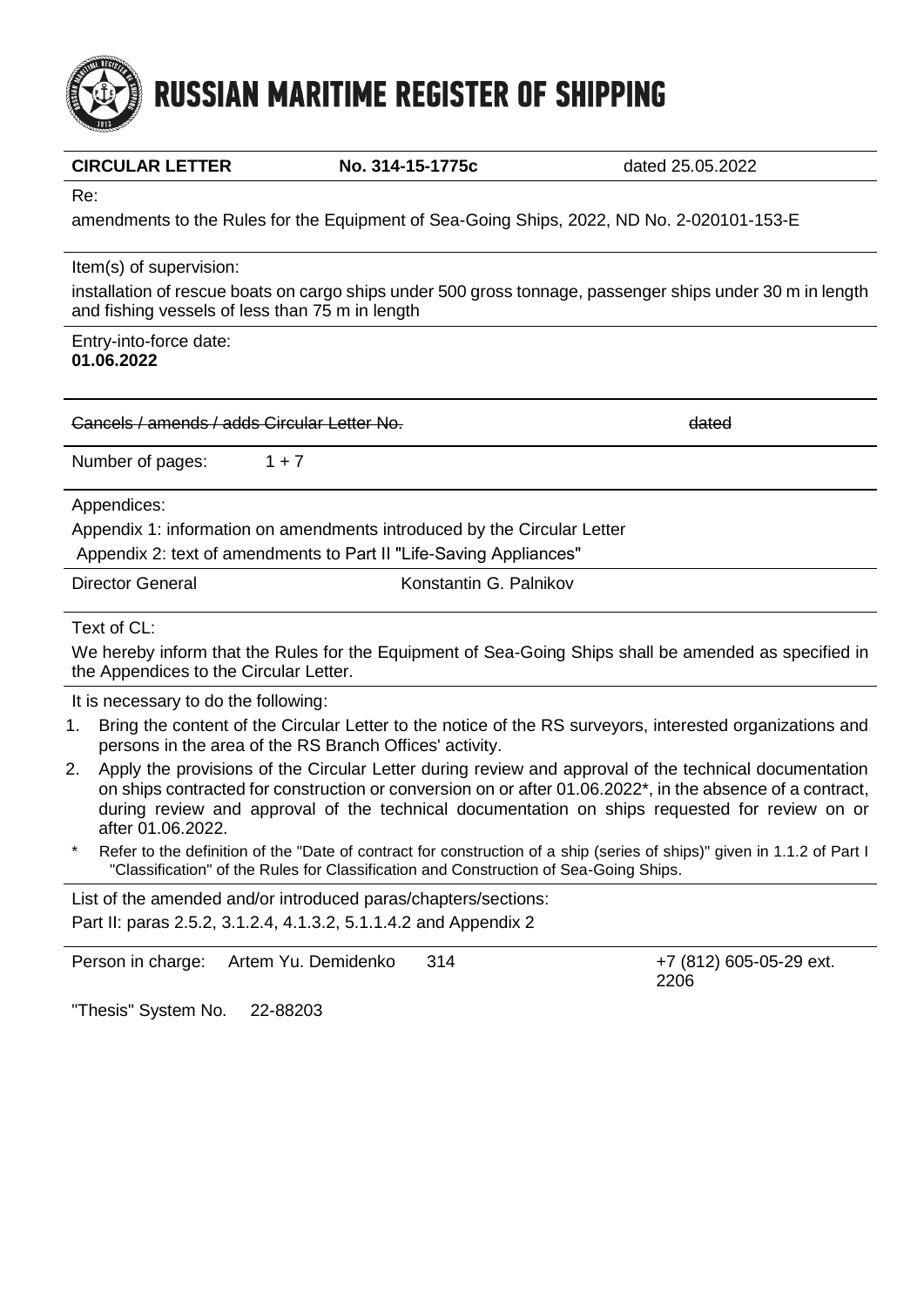| Information on amendments introduced by the Circular Letter   |  |
|---------------------------------------------------------------|--|
| (for inclusion in the Revision History to the RS Publication) |  |

| Nos.           | Amended                | Information on amendments         | Number and date        | Entry-into-force |
|----------------|------------------------|-----------------------------------|------------------------|------------------|
|                | paras/chapters/        |                                   | of the Circular        | date             |
| $\mathbf{1}$   | sections<br>Para 2.5.2 | Additional conditions for         | Letter<br>314-15-1775c |                  |
|                |                        | exemption of harbor,              | of 25.05.2022          | 01.06.2022       |
|                |                        | roadsted and coastal ships,       |                        |                  |
|                |                        | cargo ships under 500             |                        |                  |
|                |                        | gross tonnage, passenger          |                        |                  |
|                |                        | ships of less than 30 m in        |                        |                  |
|                |                        | length and fishing vessels        |                        |                  |
|                |                        | of less than 75 m in length       |                        |                  |
|                |                        | from the carriage of a            |                        |                  |
|                |                        | rescue boat have been             |                        |                  |
|                |                        | introduced based on the           |                        |                  |
|                |                        | performed R&D as well as          |                        |                  |
|                |                        | practice in application of        |                        |                  |
|                |                        | the RS requirements               |                        |                  |
| $\overline{2}$ | Para 3.1.2.4           | Reference to new                  | 314-15-1775c           | 01.06.2022       |
|                |                        | para 2.5.2 has been<br>introduced | of 25.05.2022          |                  |
| 3              | Para 4.1.3.2           | Reference to new                  | 314-15-1775c           | 01.06.2022       |
|                |                        | para 2.5.2 has been               | of 25.05.2022          |                  |
|                |                        | introduced                        |                        |                  |
| $\overline{4}$ | Para 5.1.1.4.2         | Conditions of the possibility     | 314-15-1775c           | 01.06.2022       |
|                |                        | to accept a lifeboat as a         | of 25.05.2022          |                  |
|                |                        | rescue boat have been             |                        |                  |
|                |                        | specified. The reference to       |                        |                  |
|                |                        | new para 2.5.2 has been           |                        |                  |
|                |                        | introduced                        |                        |                  |
| 5              | Appendix 2             | New Appendix 2 "Decision-         | 314-15-1775c           | 01.06.2022       |
|                |                        | making algorithm for the          | of 25.05.2022          |                  |
|                |                        | possibility of exemption          |                        |                  |
|                |                        | from the carriage of              |                        |                  |
|                |                        | a rescue boat" has been           |                        |                  |
|                |                        | introduced                        |                        |                  |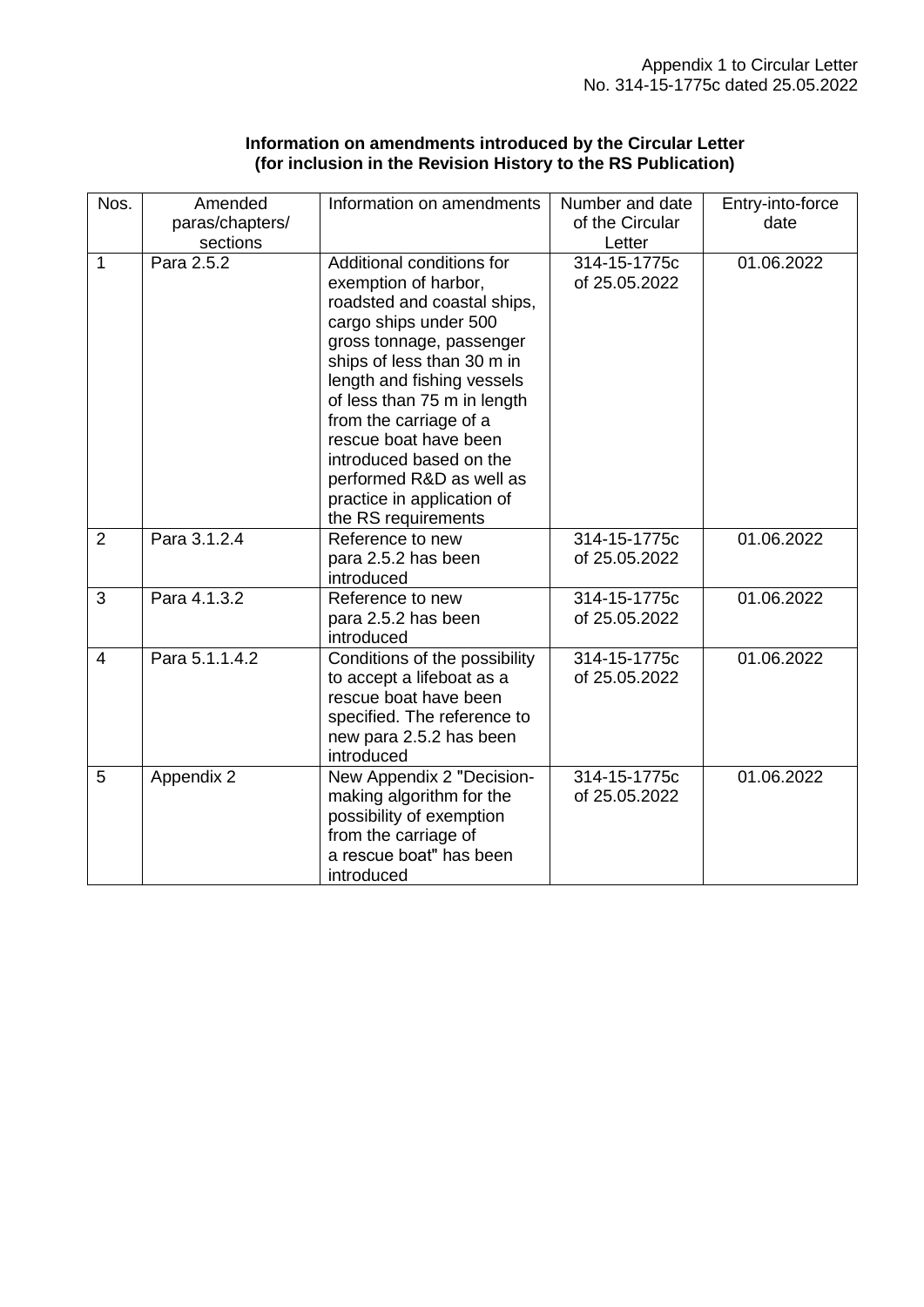# **RULES FOR THE EQUIPMENT OF SEA-GOING SHIPS, 2022,**

# **ND No. 2-020101-153-E**

#### **PART II. LIFE-SAVING APPLIANCES**

#### **2.5 STOWAGE OF RESCUE BOATS**

#### 1 **New para 2.5.2** is introduced reading as follows:

#### ʺ**2.5.2 Conditions for exemption from the carriage of a rescue boat.**

**2.5.2.1** If requirements of this Chapter are met, carriage of rescue boats may be exempted on:

**.1** harbor, roadsted and coastal cargo ships under 500 gross tonnage (considering 4.1.3.2) as well as on tugs under 500 gross tonnage and of less than 30 m in length regardless of navigation area;

**.2** passenger ships under 30 m in length considering 3.1.2.4 and not engaged in international voyages;

**.3** fishing vessels of less than 75 m in length considering 5.1.1.4.2.

**2.5.2.2** Exemption from the carriage of a rescue boat may be granted if applicable provisions of 2.5.2.3 — 2.5.2.7, 3.1.2.4, 4.1.3.2 and 5.1.1.4.2 as well as the following conditions are met:

**.1** provided level of safety is equal to the level with carried rescue boat;

**.2** ship has sufficient maneuverability (circulation and return to the MOB place according to the methodology in 2.5.2.6), possibility of safe approach to the man overboard and ship positioning for his/her recovery onboard;

**.3** ship is fitted with appliances to recover the person from water such as:

cargo handling gear equipped with a special net, basket or cradle, provided the special net, basket or cradle, as well as the cargo handling gear meet the requirements in 5.8 of the Rules for the Cargo Handling Gear of Sea-Going Ships with outreach located in easy-to-access place, ready for use and designed for static load at least 200 kg;

means of rescue that meets the requirements of 6.20.9;

rescue net that meets the requirements of 6.23.

**.4** fixed arrangements for towing of liferafts and lifeboats (reels, winches, etc.) and buoyant rope with length ensuring conditions of safe towing, but not less than 50 m, with sea anchor of sufficient strength to tow liferafts and lifeboats, shall be provided on board the ship.

**2.5.2.3** Assessment criteria for exemption from the carriage of a rescue boat are specified in Appendix 2. The estimated time for water exposure shall be considered as the main criterion for efficiency comparison between primary (with the use of a rescue boat) and alternative means.

**2.5.2.4** When assessing the possibility for ships specified in 2.5.2.1 to exempt from carrying a rescue boat, the ship shall fit for realization of main functions of the rescue boat: detection, MOB retrieval and delivery of a person on board.

**2.5.2.5** In accordance with 3.1.2.3, 4.1.2 and 5.1.1.4.2 where a ship carries a lifeboat complying with the requirements of 6.19, carriage of a rescue boat is not required.

**2.5.2.6** Methodology for calculation of ship' manoeuvring characteristics.

**.1** estimated time for rescue operation concerning the return of a ship to the MOB place shall not exceed 5 min. The estimated time *t<sup>m</sup>* may be extended (but not more than 10 minutes) if it can be documented that when a ship operates in the specified waters in the worst navigation period, minimum sea water temperature exceeds 10 °C.

**.2** estimated time in minutes is determined by formula:

$$
t_m = \frac{s}{v_{av} \cdot 0.514 \cdot 60}
$$

(2.5.2.6.2-1)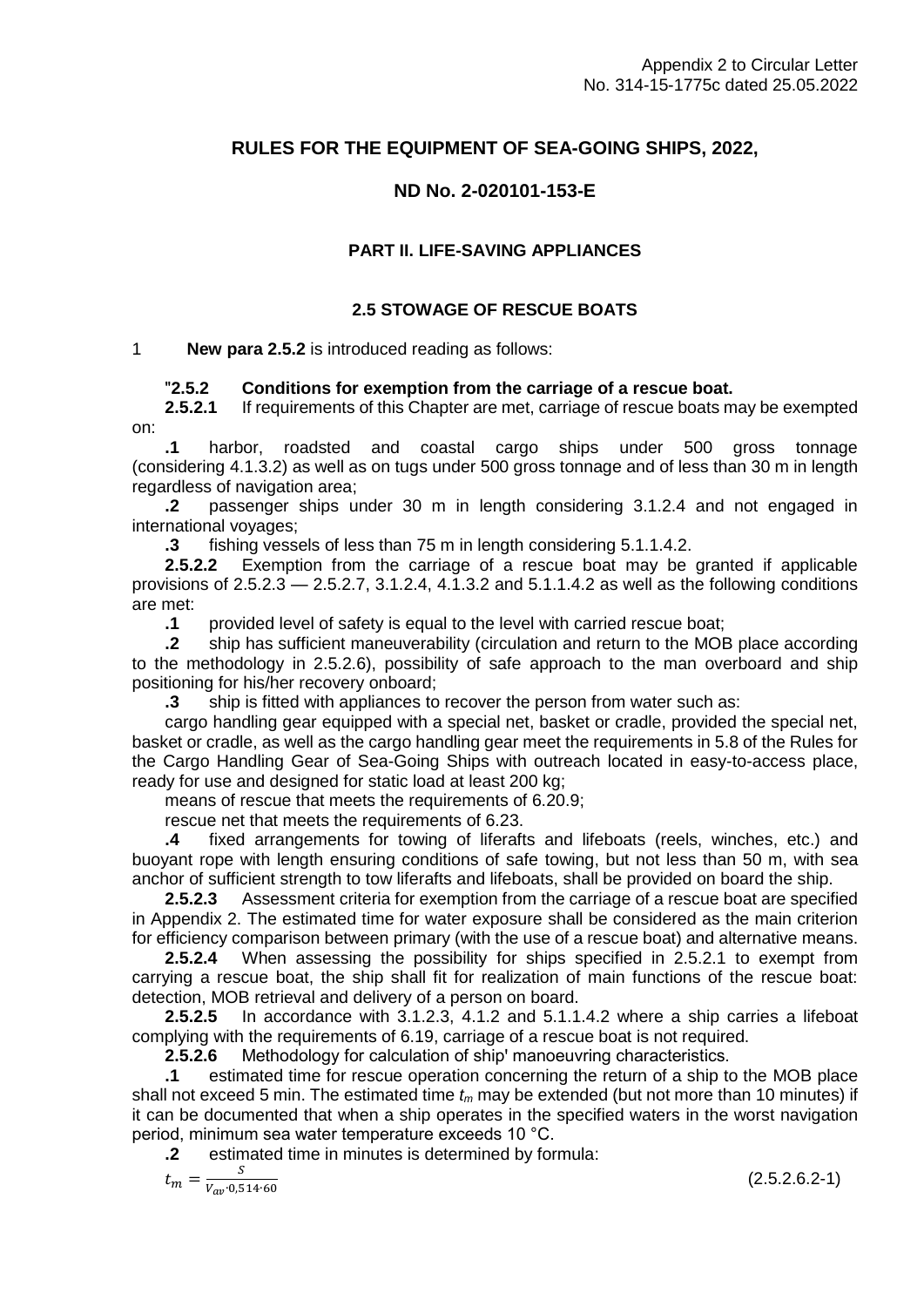where  $V_{av}$  = a mean manoeuvring speed, in knots, determined by the formula:

 $V_{av} = V_0 \cdot (1 - 0.0117 \cdot \alpha)$  (2.5.2.6.2-2)

where  $\alpha$  = hard-over angle ( $\alpha$  = 35° when putting the rudder on one side),  $V_0$  = speed before manoeuvring, in knots,

 $S =$  full distance traveled to the return to the MOB place, in m, being determined by formula:

 $S = 4.5 \cdot D_{\tau}$ 

(2.5.2.6.2-3)

where  $D<sub>r</sub>$  = tactical circulation diameter (distance between ship's centre line before circulation and after changing the heading to 180°), in meters, being determined by the formulae:

for ship in load condition:

 $D_{\rm T}= 0.263 \cdot L \cdot (C_b \cdot B/L)^{-1.14}$ 

for ship in ballast condition:

 $D_T = 0.353 \cdot L \cdot (C_b \cdot B/L)^{-1.08}$ ,

where  $B =$  ship breadth, in m;  $C_b$  = block coefficient of the ship;  $L =$ ship length, in meters.

**2.5.2.7** When taking the decision on exemption from the carriage of a rescue boat, the following documents shall be submitted to the Register for review:

**.1** for agreement — engineering analysis of evaluation of the alternative design which contains design substantiation of time for a rescue operation regarding return of the ship to the MOB place developed by the methodology in 2.5.2.6 with the description of safe approach to the survivor, ship positioning for his/her retrieval, instruction for safe recovery (including unconscious person).

**.2** for approval — projects involving outfitting/minor conversion/modernization related to the installation of required additional equipment (if applicable).".

#### **3.1 REQUIREMENTS FOR PASSANGER SHIPS. SURVIVAL CRAFT AND RESCUE BOATS**

2 **Para 3.1.2.4** is replaced by the following text:

**T3.1.2.4** Passenger ships under 30 m in length may be exempted from the requirement to carry a rescue boat provided their dimensions and manoeuvrability, vicinity of search and rescue services and hydrometeorological conditions in the area of navigation do not dictate necessary fulfilment of this requirement and provided the provisions of 2.5.2 are met.".

#### **4.1 REQUIREMENTS FOR CARGO SHIPS. SURVIVAL CRAFT AND RESCUE BOATS**

3 **Para 4.1.3.2** is replaced by the following text:

ʺ**.2** harbor, roadstead and coastal ships (**R3**) as well as tugs under 500 gross tonnage and under 30 m in length regardless of their navigation area may be exempted from the requirement of 4.1.2, provided their dimensions and manoeuvrability do not dictate necessary fulfillment of this requirement and provided the provisions of 2.5.2 are met.".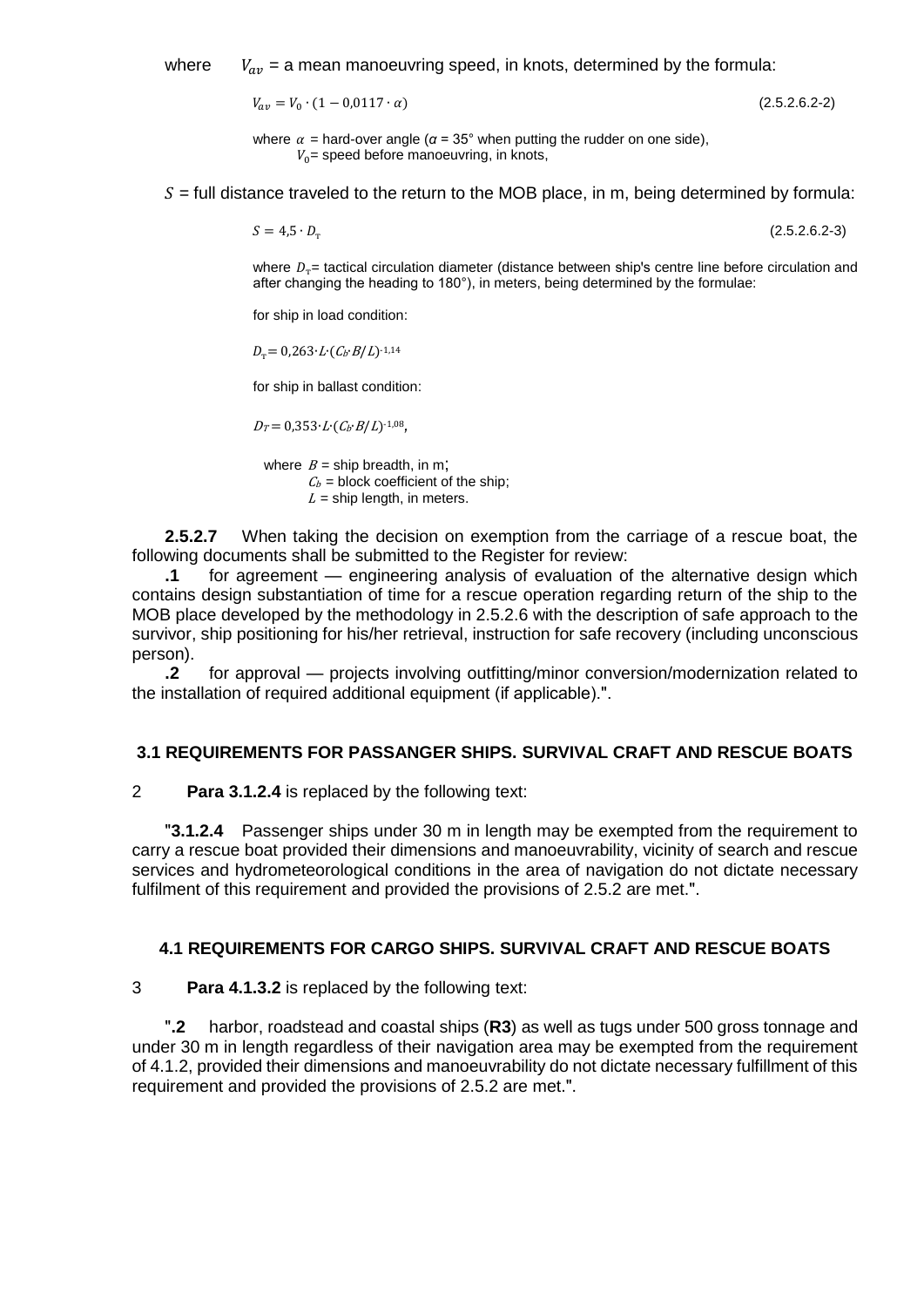# 4 **Para 5.1.1.4.2** is replaced by the following text:

ʺ**.2** the rescue boat complying with the requirements of 6.19. The lifeboat may be accepted as a rescue boats provided that it and arrangements ensuring its lifting and lowering, comply with the requirements for a rescue boat and its launching device. The ship may be exempted from carriage of a rescue boat, provided it carries any other survival craft or appliances for rescuing persons from water, which shall be used in rescue operations and provided the provisions of 2.5.2 are met. Means of rescue that meets the requirements of 6.20.9 or a cargo handling gear equipped with a special net, basket or cradle, provided the special net, basket or cradle, as well as the cargo handling gear meet the requirements of 5.8 of the Rules for the Cargo Handling Gear of Sea-Going Ships or rescue net that meets the requirements of 6.23.  $\mathbf{H}$ .

5 **New Appendix 2** "Decision-making algorithm for the possibility for exemption from the carriage of a rescue boat" is introduced reading as follows:

ʺ*APPENDIX 2*

# **DECISION-MAKING ALGORITHM FOR THE POSSIBILITY OF EXEMPTION FROM THE CARRIAGE OF A RESCUE BOAT**

## **1 EVALUATION CRITERIA FOR THE POSSIBILITY OF EXEMPTION FROM THE CARRIAGE OF A RESCUE BOAT**

**1.1** Evaluation criteria for the possibility of exemption from the carriage of a rescue boat shall apply to ships specified in 2.5.2.1 of these Rules.

**1.2** Evaluation criteria for the possibility of exemption from the carriage of a rescue boat are related to the possibility to perform its functions (recovery of survivors from water and towing of liferafts) by alternative means. Exemption from the rescue boat may be granted if one of the following conditions is met:

**.1** recovery of survivors and towing of liferafts shall be performed by the ship itself at the equal level of safety related to the time for rescue operations (refer to 2) and rescue method (refer to 3).

**.2** the ship is fitted with a lifeboat which complies with the requirements of 6.19.

**1.3** The estimated allowable time for a man being in water shall be considered as the main criterion for efficiency comparison between primary (with the use of a rescue boat) and alternative (with the use of the ship itself) means.

**1.4** The duration of rescue operation of a man overboard is affected by the following factors:

- **.1** manoeuvrability of the ship;
- **.2** weather conditions (temperature, sea state, wind, etc.);
- **.3** experience and training level of the crew;
- **.4** area of accident;
- **.5** rescue method;
- **.6** possibility of assistance by other ships.

**1.5** The leading cause of people's death in water is the loss of heat. The volume of heat lost by the organism depends on the following factors: water temperature, duration of water exposure, thermal insulation properties of clothes, physical and psychological state of a person, motion activity of a person.

**1.6** In order to perform the second task of the rescue boat — to muster and tow lifeboats and liferafts, — the ship shall be fitted with fixed arrangements for towing of liferafts and lifeboats (reels, winches, etc.) and buoyant rope not less than 50 m in length, with sufficient strength to tow liferafts and lifeboats.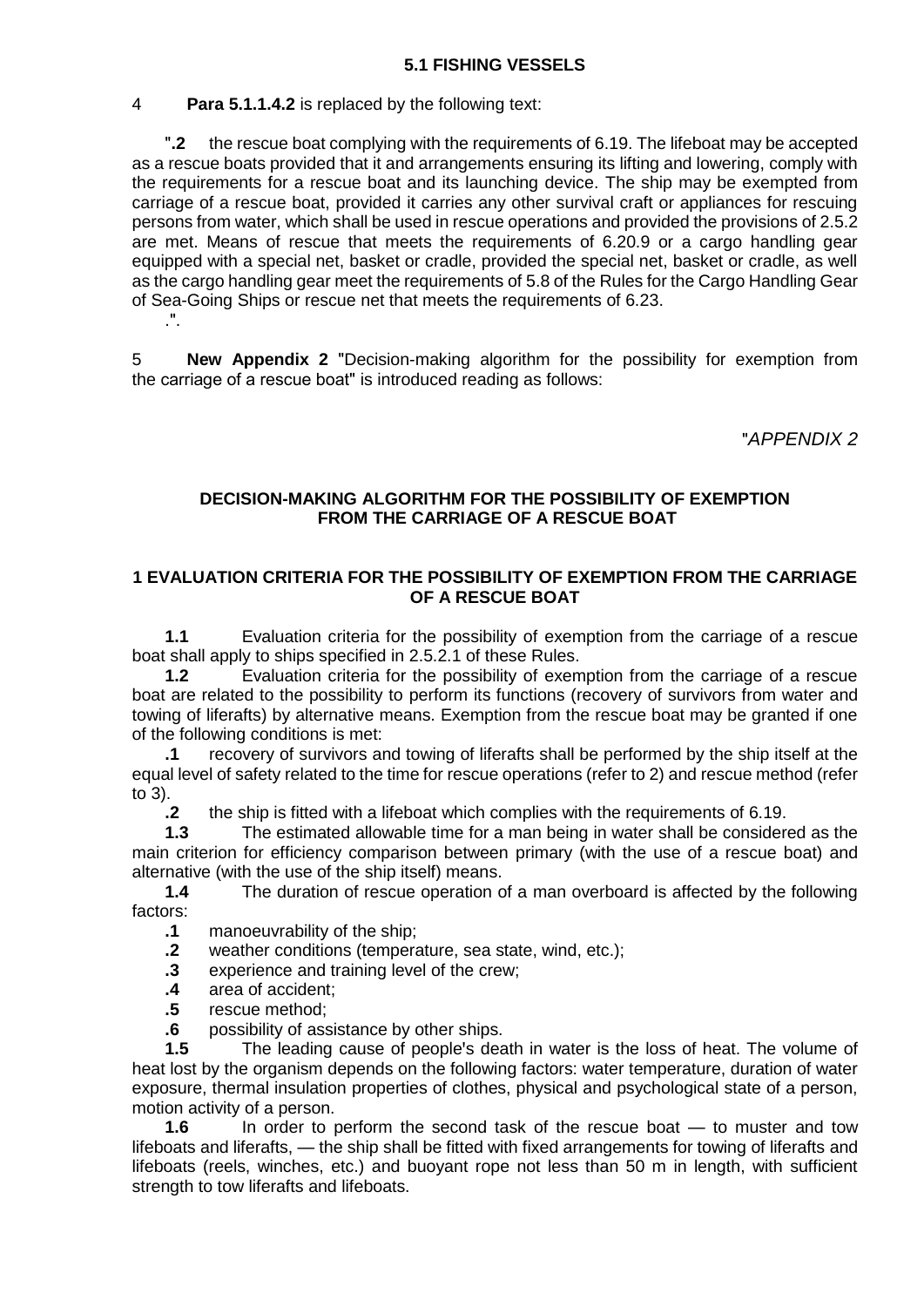# **2 EVALUATION OF CONDITIONS FOR PERSON SURVIVAL IN WATER**

**2.1** The sea water temperature is an important factor defining reaction of the human organism. For a person provided with a personal life-saving appliance, danger to life at low water temperature remains. Influence of hypothermia on the person depending on water temperature and in-water duration is presented in a general form in Fig. 2.1.



Fig. 2.1

**2.2** Maximum possible duration of a rescue operation is determined based on the analysis of water temperature in the areas where the ship is operated within the navigation period. Table 2.1 contains reference data on allowable time for person being in water without any consequences if special clothing is unavailable.

| Table 2.1 |  |  |
|-----------|--|--|
|-----------|--|--|

| Allowable time for a person being in water at different temperatures |                                                                   |                   |                                                                    |           |  |
|----------------------------------------------------------------------|-------------------------------------------------------------------|-------------------|--------------------------------------------------------------------|-----------|--|
| Water<br>temperature,<br>$\rm ^{\circ}C$                             | Time in hours (without special<br>clothing and appliances) up to: |                   |                                                                    | Allowable |  |
|                                                                      | 0f<br>loss<br>consciousness                                       | Probable<br>death | Method for being in water                                          | time, min |  |
| 10                                                                   | $0,25 - 0,5$                                                      | $0,25 - 1,5$      | Swimming without lifejacket                                        | $3 - 5$   |  |
| $10 - 12$                                                            | $0,5 - 1$                                                         | $1 - 2$           | Swimming in lifejacket                                             | 10        |  |
| $13 - 15$                                                            | $2 - 4$                                                           | $6 - 8$           | Being in static condition and<br>wearing lifejacket                | 20        |  |
| $16 - 18$                                                            | $2 - 4$                                                           | $6 - 8$           | Wearing lifejacket (the knees<br>are drawn up to the chest)        | 30        |  |
| $19 - 21$                                                            | $3 - 7$                                                           | $8 - 10$          | Group of people being in                                           | 40        |  |
| 26                                                                   | 12                                                                | Safe              | water and wearing lifejackets<br>closely squeezed to each<br>other |           |  |

# **3 RESCUE METHODS AND ARRANGEMENTS**

**3.1** Procedure for rescue operation "man overboard".

**3.1.1** When a person falls overboard, the ship shall generate "man overboard" alarm. Ship control shall be switched to the manual mode and a manoeuvre shall be commenced;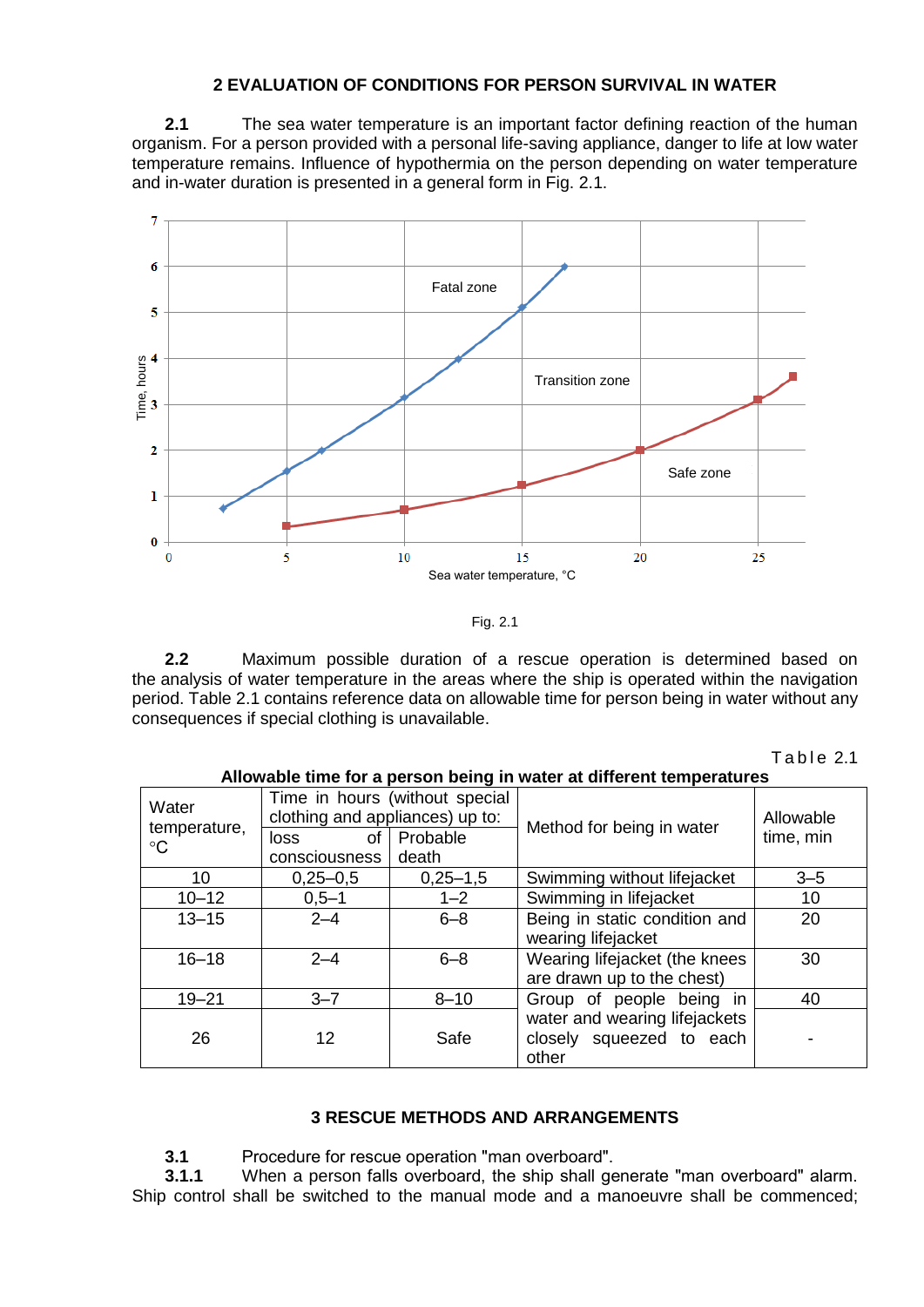herewith life buoy with self-igniting light and self-activating smoke signal shall be thrown, a person in water shall be surveyed.

**3.1.2** When choosing primary manoeuvre to return to the MOB place, the ship's master shall be guided by weather condition, visibility from the ship and possibility to stop.

**3.1.3** The ship shall perform a manoeuvre to approach the survivor considering due-time stop of the ship from the windward side.

**3.1.4** When recovering the survivor, the following shall be prepared: stretchers;

arrangements to lift the person on board;

ship's hospital.

**3.2** Arrangements for recovery of persons from water.

**3.2.1** Where a rescue boat is not available to recover a person from water, other equipment and arrangements may be used including ship's cargo handling gears. A person figured at water may be recovered by different methods:

**.1** lifebuoys with attached line – if the person is not far from the ship providing that he/she steadily remains afloat, can swim and grip the lifebuoy or line himself/herself;

**.2** from the lifeboat – it allows to reach the person staying with long distance from the ship. This method requires special skills because lifeboats are low-manoeuvred that makes the approach in distress difficult even at light seas;

**.3** by means of inflatable liferaft on line. This method is applied if it is impossible to launch the boat on water. The liferaft launched from the windward side due to its windage rapidly drifts to the MOB place and after embarkation, it is pulled alongside the ship using the line;

**.4** by using means of rescue and rescue nets;

**.5** by means of outreached derricks and crane booms and mounted horizontally, perpendicularly to the ship's centre line. They act like a boom where rescue strops with knotted ropes and lifting nets can be attached.

**3.3** Methods and arrangements to marshal survival craft on water.

**3.3.1** Organization of rescue operation starts from determination of coordinates of the accident. Sea anchors are installed in order to reduce wind drift from the survival craft. Drift speed of the survival craft (*dr*), in knots, is determined considering the wind speed (*wind*) by the formula:

```
for survival craft without anchor:
v_{dr} = 0.0715 \cdot v_{wind} - 2.1 \cdot 10^{-3}
```
with sea anchor:  $v_{dr} = 0.0334 \cdot v_{wind} + 2.2 \cdot 10^{-3}$ with enhanced ballast system:  $v_{dr} = 0.044 \cdot v_{wind} - 5.0 \cdot 10^{-5}$ 

with sea anchor, canopy is not installed:  $v_{dr} = 0.0231 \cdot v_{wind} - 3.1 \cdot 10^{-3}.$ 

Wind speed of force on the Beaufort scale, in m/s, may be obtained by the following formula:  $v_{wind} = 0.836 \cdot B_{B.s}^{3/2}$ 

where  $B_{B,s}$  is the force on the Beaufort scale.

Dependency diagram of drift speed of the survival craft on wind speed is represented in Fig. 3.3.1.